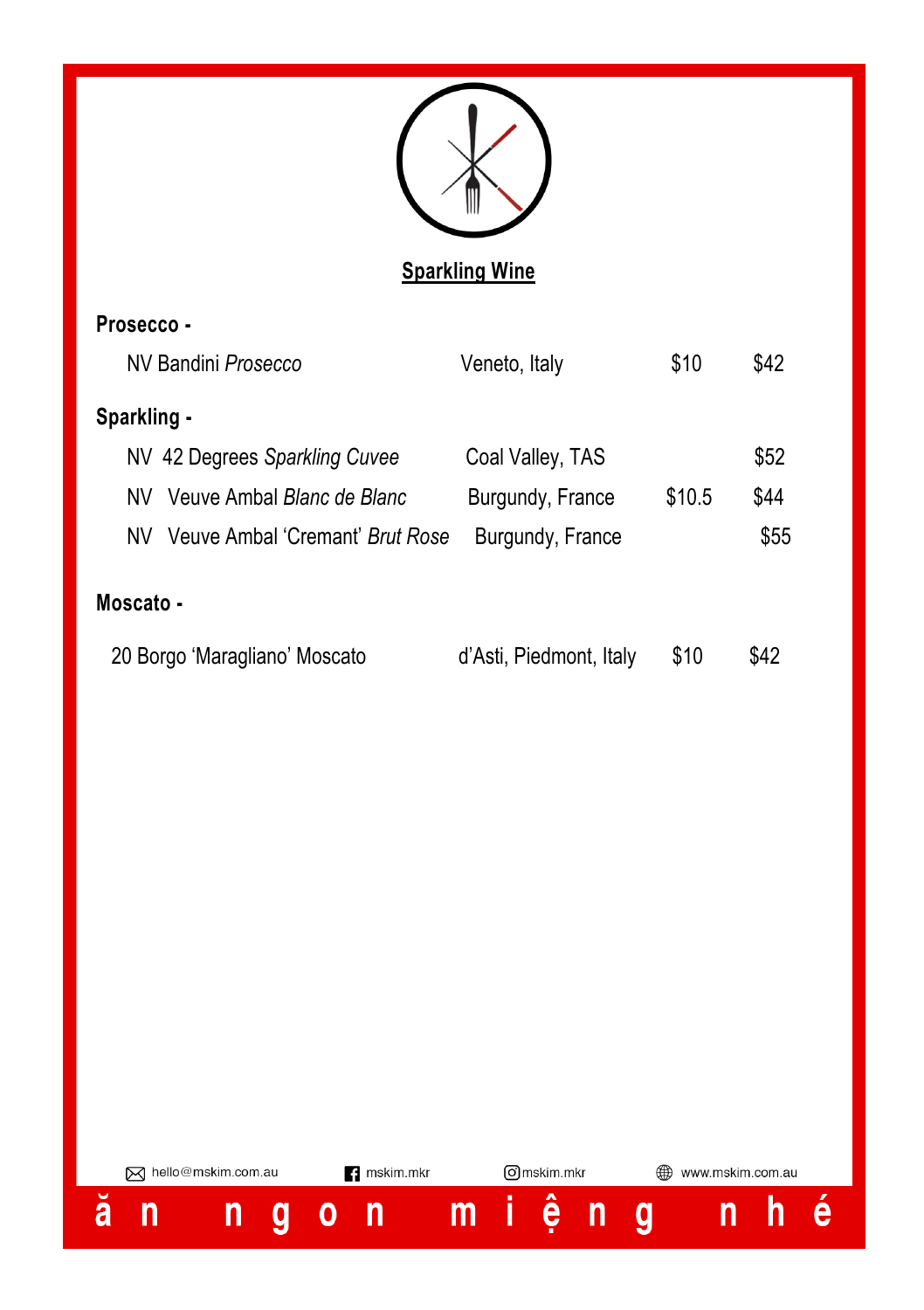

# **White Wines**

 $\equiv$  .

| Riesling –                              |                    |      |      |
|-----------------------------------------|--------------------|------|------|
| 20 Rockbare Riesling                    | Clare Valley, SA   | \$12 | \$49 |
| 18 Domaines Schlumberger Riesling       | Alsace, France     |      | \$65 |
|                                         |                    |      |      |
| Aromatics-                              |                    |      |      |
| 18 Cape Barren Sauvignon Blanc          | Adelaide Hills, SA | \$10 | \$42 |
| 21 Catalina Sounds Sauvignon Blanc      | Marlborough, NZ    | \$12 | \$49 |
| 21 Black Cottage Pinot Gris             | Marlborough, NZ    | \$12 | \$49 |
| 20 Breganze 'Savardo' Pinot Grigio      | Veneto, Italy      | \$12 | \$49 |
| Chardonnay-                             |                    |      |      |
| 19 Catalina 'Sound of White' Chardonnay | Marlborough, NZ    |      | \$55 |
| 21 Credaro 'Kinship' Chardonnay         | Margaret River, WA | \$12 | \$49 |
| Rose -                                  |                    |      |      |
| 20 Reverie Rose                         | Pays d'Oc France   | \$10 | \$42 |
| 20 Rameau d'Or Rose                     | Provence, France   |      | \$52 |
|                                         |                    |      |      |
|                                         |                    |      |      |

 $\mathbf{B}$  mskim.mkr M hello@mskim.com.au Omskim.mkr www.mskim.com.au h é  $\breve{\mathbf{a}}$ ệ n g í,  $\blacksquare$  $\overline{g}$  $\mathsf{n}$  $0<sub>n</sub>$  $\mathsf{n}$  $\mathsf{n}$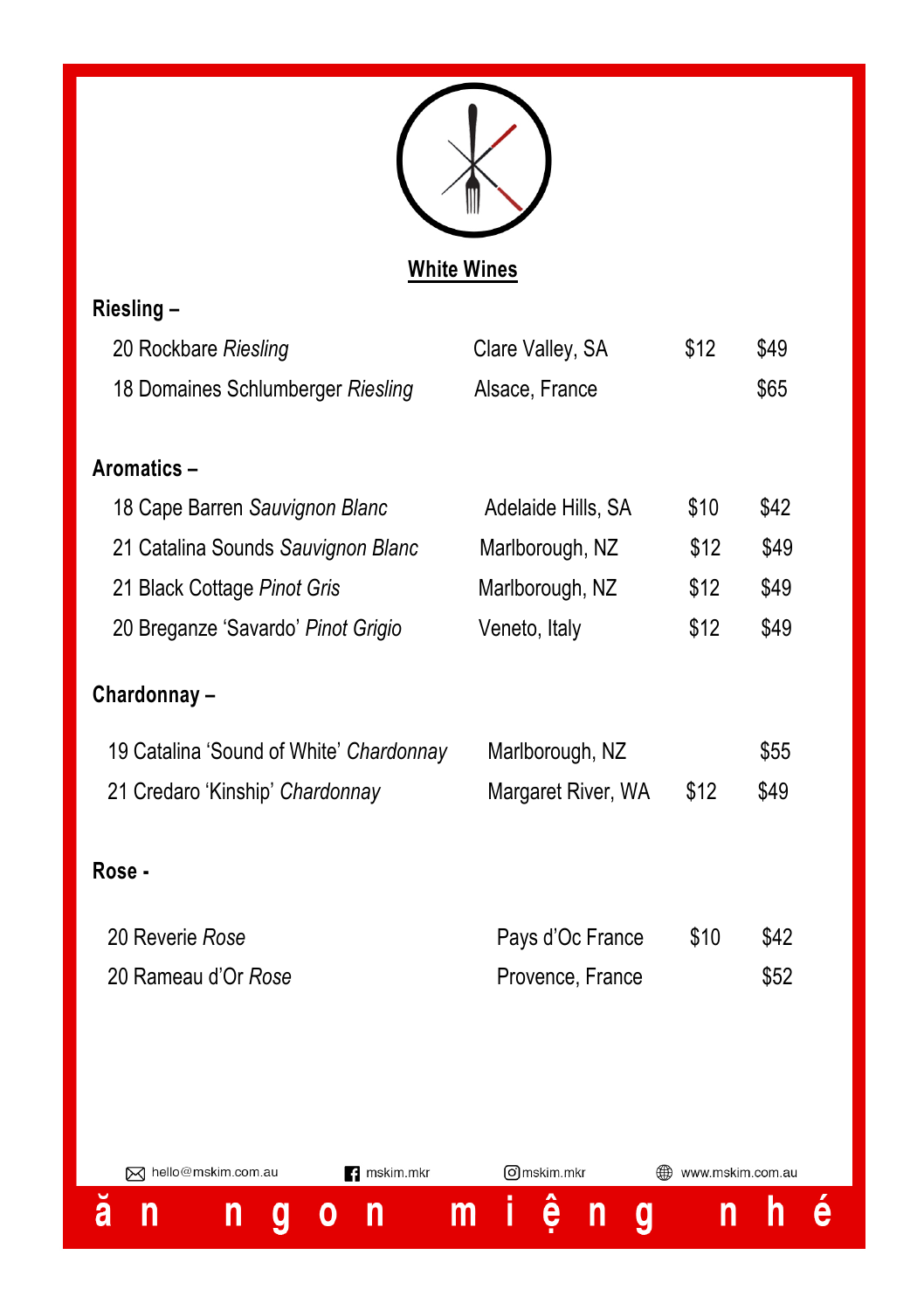

## **Pinot Noir –**

| 20 Red Claw Pinot Noir                                             | Mornington Peninsula VIC | \$14             | \$54 |
|--------------------------------------------------------------------|--------------------------|------------------|------|
| 18 Louis Jadot Pinot Noir                                          | Burgundy, France         |                  | \$75 |
| 19 Nanny Goat Pinot Noir                                           | Central Otago, NZ        |                  | \$72 |
| Shiraz-                                                            |                          |                  |      |
| 19 Tar & Roses Shiraz                                              | Heathcote, VIC           |                  | \$44 |
| 18 Thorn-Clarke 'Shotfire' Shiraz                                  | Barossa Valley, SA       | \$13             | \$52 |
| 19 Heathcote Estate Shiraz                                         | Heathcote, VIC           |                  | \$85 |
| Cabernet Sauvignon -                                               |                          |                  |      |
| 19 Penny's Hill 'Edwards Road' Cabernet Sauvignon McLaren Vale, SA |                          |                  | \$52 |
| 18 Mountadam "550" Cabernet Sauvignon                              | Barossa Valley, SA       | \$11             | \$46 |
| <b>Other Varietals -</b>                                           |                          |                  |      |
| 17 Thorn-Clarke 'Sandpiper' Merlot                                 | Barossa Valley, SA       |                  | \$42 |
| 16 Penny's Hill 'Malpas Road' Merlot                               | McLaren Vale, SA         |                  | \$48 |
| 18 Aquilani Sangiovese                                             | Tuscany, Italy           |                  | \$44 |
|                                                                    |                          |                  |      |
| 风 hello@mskim.com.au<br>mskim.mkr                                  | Omskim.mkr               | www.mskim.com.au |      |
| ă<br>n<br>n<br>n<br>0<br>g                                         | ê<br>Ī<br>m<br>n<br>g    | n                | h    |

 $\acute{\text{e}}$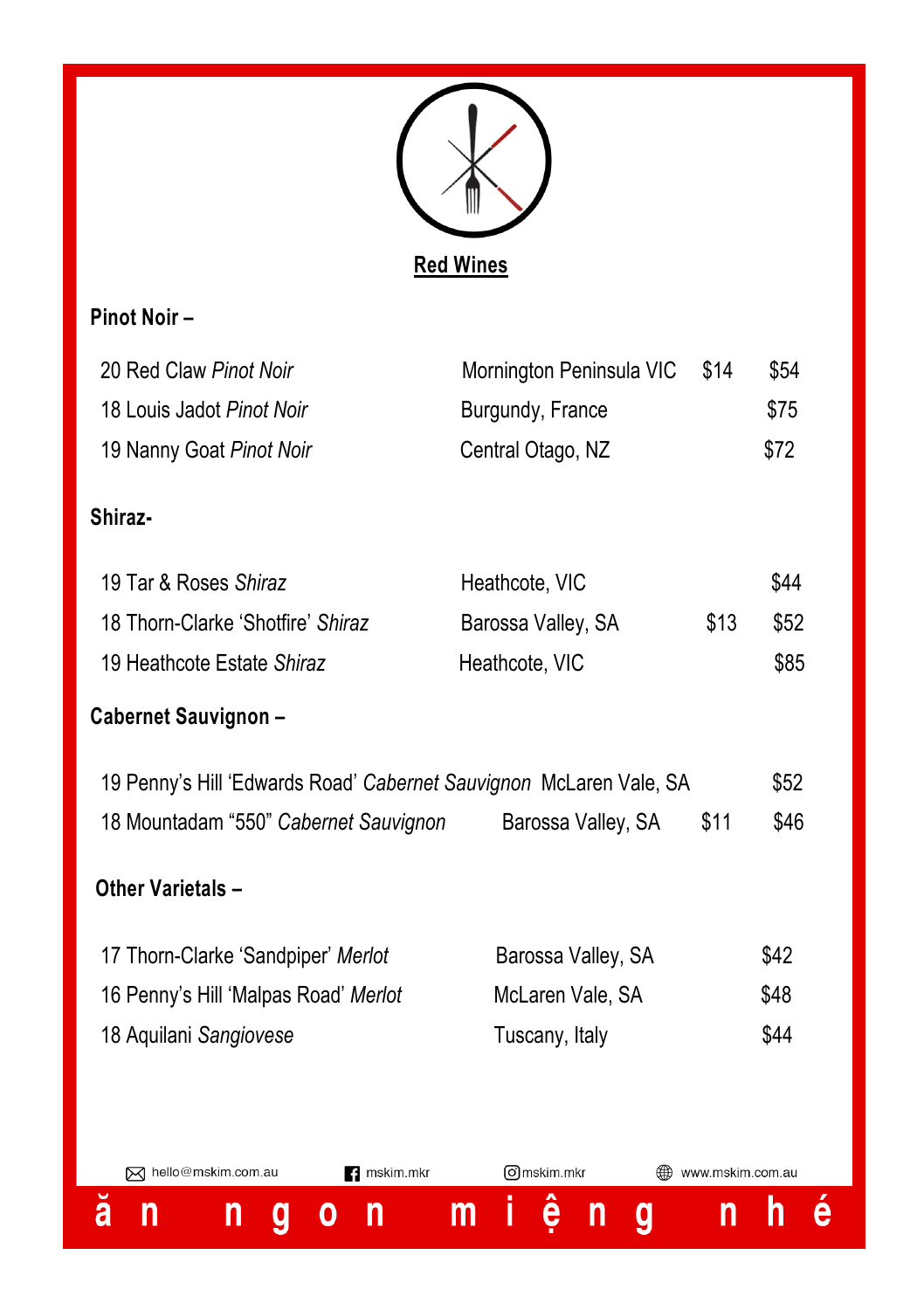

| San Miguel<br>Asahi  | Mandaluyong, Philippines<br>Tokyo, Japan | \$9<br>\$9            |
|----------------------|------------------------------------------|-----------------------|
| Corona               | Mexico, Mexico                           | \$9                   |
| Chang                | Ayutthaya, Thailand                      | \$9                   |
|                      |                                          |                       |
| Bintang              | Tangerang, Indonesia                     | \$9                   |
| Tiger                | Singapore                                | \$9                   |
| Lychee Gold Cider    | Cider<br>Murrumbateman, Australia        | \$10                  |
|                      | <b>Spirits</b>                           |                       |
| <b>Basic</b>         | \$8<br>Gin, Vodka, Scotch, Rum           |                       |
| 风 hello@mskim.com.au | Omskim.mkr<br><b>B</b> mskim.mkr         | ∰<br>www.mskim.com.au |
| ă<br>n<br>n<br>g     | İ<br>ê<br>$\mathsf{m}$<br>n<br>0<br>n    | h<br>g<br>n           |

 $\acute{\text{e}}$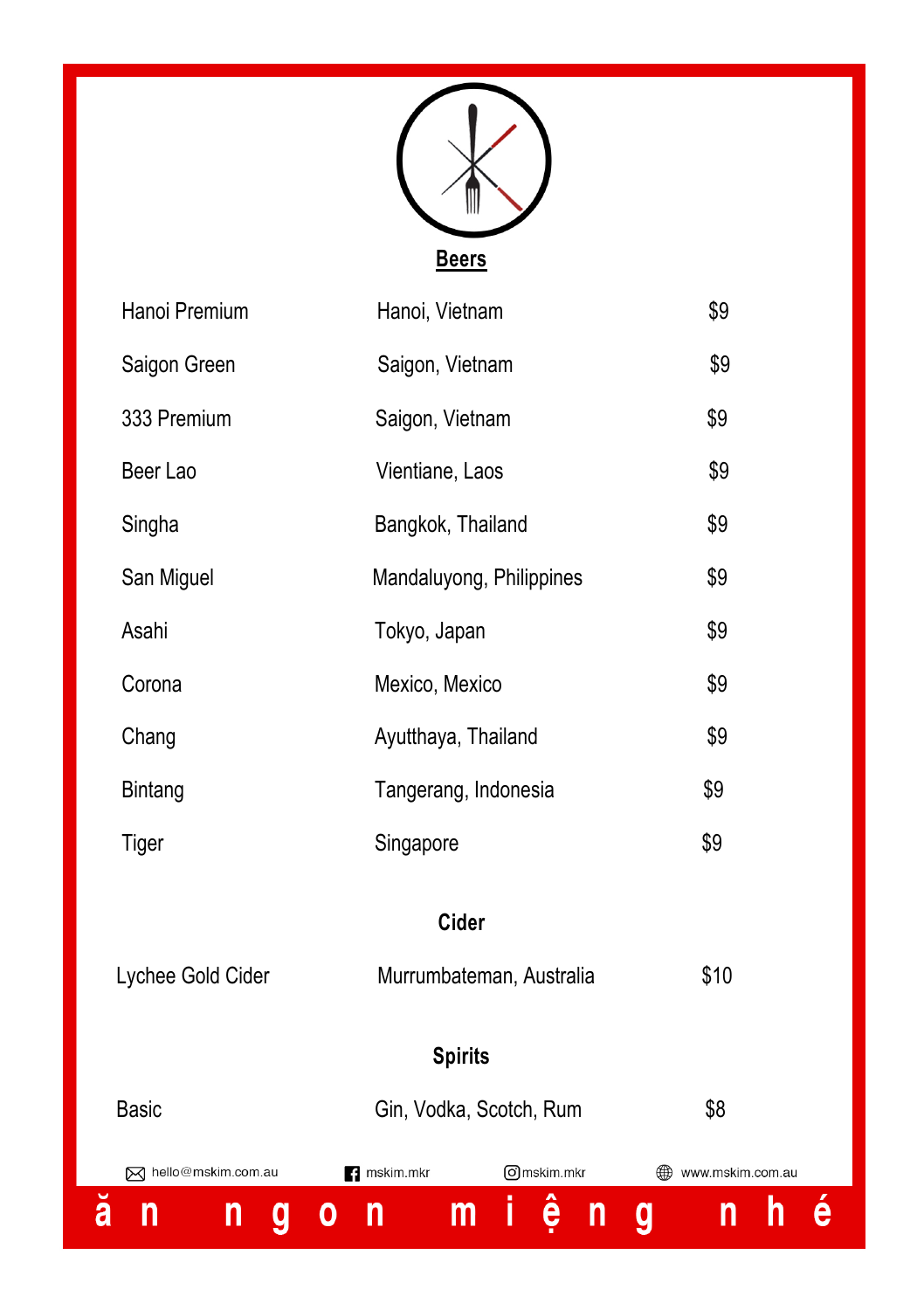

# **Non-Alcoholic Drinks**

# **Mocktails –**

| Virgin Cucumber Martini   | Cucumber, Fresh lime juice, mint, tonic water | \$12.9           |  |
|---------------------------|-----------------------------------------------|------------------|--|
| Lychee Ginger Mint Fizz   | Lychees, ginger, mint, ginger ale             | \$12.9           |  |
| Green Tea Mockito         | Green tea, lime, mint, soda water             | \$12.9           |  |
| <b>Soft Drinks</b>        |                                               |                  |  |
| <b>Basic</b>              | Coke, Lemonade, Ginger Ale, Tonic, Soda       | \$4.5            |  |
|                           | Juice                                         |                  |  |
| <b>Basic</b>              | Orange, Coconut, Apple                        | \$7.9            |  |
|                           | Tea                                           |                  |  |
| Lemongrass and ginger     |                                               | \$6.5            |  |
| Lychees and chrysanthemum |                                               | \$6.5            |  |
|                           | <b>Vietnamese Coffee</b>                      |                  |  |
| Vietnamese coffee         |                                               | \$6.9            |  |
| M hello@mskim.com.au      | Omskim.mkr<br><b>1</b> mskim.mkr              | www.mskim.com.au |  |
| ă<br>n<br>n<br>O<br>g     | i<br>ê<br>m<br>n<br>n<br>g<br>n               | h                |  |